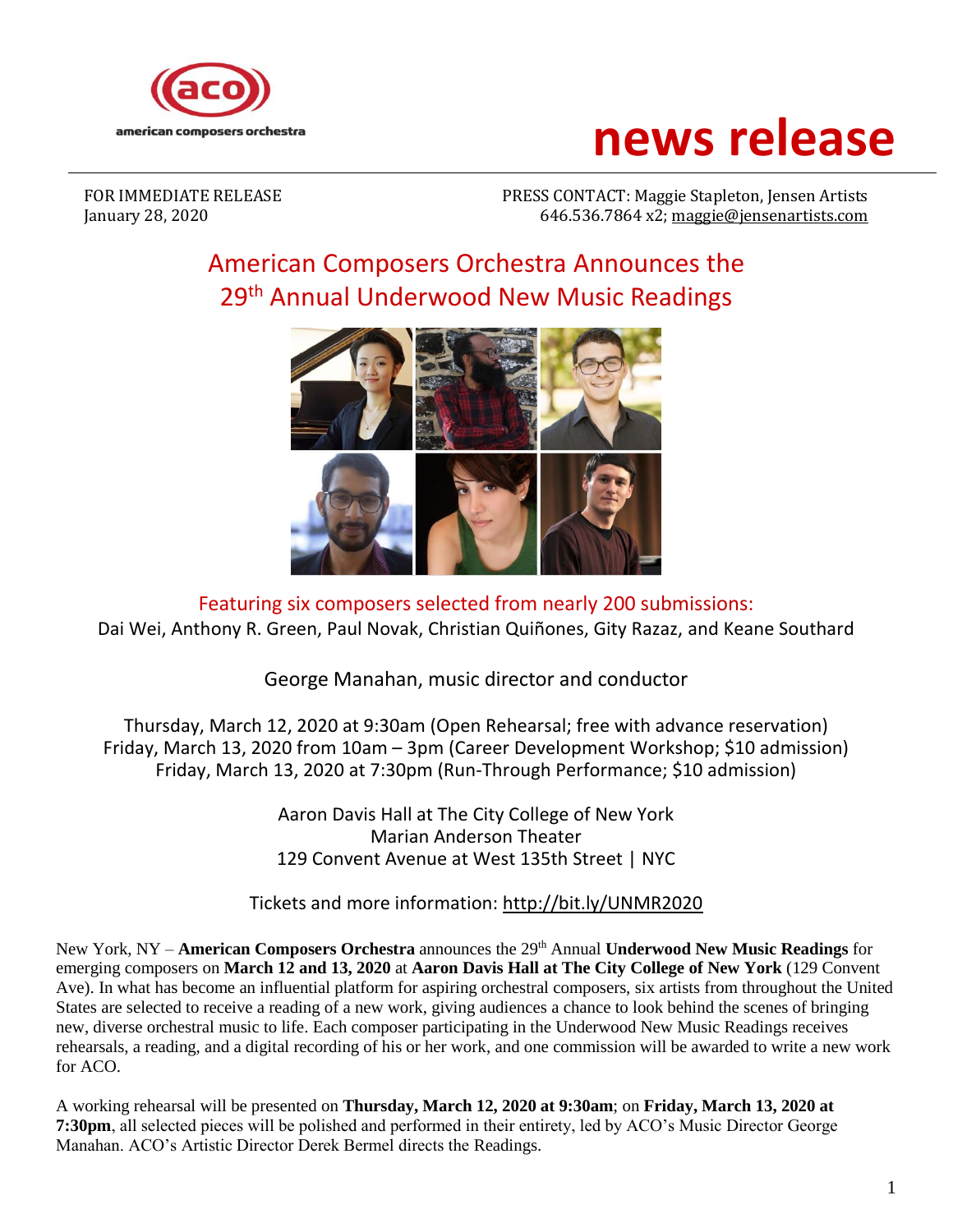This year, six of the nation's most promising composers in the early stages of their professional careers were selected from nearly 200 submissions. **Dai Wei, Anthony R. Green, Paul Novak, Christian Quiñones, Gity Razaz, and Keane Southard** represent a broad spectrum of musical backgrounds and sound worlds. Feedback sessions with conductor George Manahan, ACO players, mentor composers, and ACO's directors provide crucial artistic, technical, and conceptual assistance. This year's mentor composers are **Jonathan Bailey Holland, Melinda Wagner** and ACO Artistic Director **Derek Bermel**.

In addition, the Readings offer a **Career Development Workshop** for composers, students, or anyone interested in exploring the business and realities of being a professional composer on **Friday, March 13, 2020** from **10am - 3pm**. These invaluable talks, led by leaders in the industry, present topics ranging from copyright and commission agreements to music preparation, from promotion to fundraising. This year's topics include:

#### **All About Recordings**

#### **Musicians, Conductors, Librarians, and Administrators – Collaborating with Orchestra Personnel**

#### **Perspectives on Programming**

For over a generation, ACO's **Underwood New Music Readings** have been providing all-important career development and public exposure to the country's most promising emerging composers, with over 150 composers participating. Readings composers have gone on to win every major composition award, including the Pulitzer, Grammy, Grawemeyer, American Academy of Arts & Letters, and Rome Prizes. Orchestras around the globe have commissioned and performed hundreds of works by ACO Readings alumni. The New Music Readings have, for more than 25 years, served as a launch pad for composers' careers, a tradition that includes many of today's top composers, such as **Ellen Taaffe Zwilich** and **Joseph Schwantner**, both of whom received Pulitzer Prizes for ACO commissions; and ACO's own Artistic Director **Derek Bermel**, as well as composers **Lisa Bielawa**, **Anthony Cheung**, **Anna Clyne**, **Cindy Cox**, **Sebastian Currier**, **Jennifer Higdon**, **Pierre Jalbert**, **Aaron Jay Kernis**, **Hannah Lash**, **Ingram Marshall**, **Carter Pann**, **P.Q. Phan**, **Tobias Picker**, **Narong Prangcharoen**, **Paola Prestini**, **David Rakowski**, **Daniel Bernard Roumain**, **Christopher Rouse**, **Huang Ruo**, **Eric Samuelson**, **Carlos Sanchez-Guiterrez**, Carlos Simon, **Kate Soper**, **Gregory Spears**, **Joan Tower**, **Ken Ueno**, **Dan Visconti**, **Melinda Wagner**, **Wang Jie**, **Dalit Warshaw**, **Randall Woolf**, **Nina Young**, and **Roger Zare.**

### **About the Selected Composers and Their Music**

#### **Dai Wei (b. 1989) –** *Samsaric Essay*

Dai Wei is originally from China. Her musical journey navigates in the spaces between east and west, classical and pop, electronic and acoustic, innovation and tradition. She often draws from eastern philosophy and aesthetics to create works with contemporary resonance and reflect an introspection on how multidimensional conflict and tension can create and inhabit worlds of their own. Her artistry is nourished by the Asian and Chinese Ethnic culture in many different ways. Being an experimental vocalist, she performs herself as a Khoomei throat singer in her recent compositions, which filter different experiences and backgrounds as a calling that transcends genre, race, and labels.

She recently served as Young Artist Composer-in-Residence at Music from Angel Fire and Composer Fellow at Intimacy of Creativity in Hong Kong. She has received commissions and collaborations with Utah Symphony Orchestra, Chamber Orchestra of Philadelphia, Bang on a Can, Curtis 20/21 Ensemble, Merz Trio, and the Rock School of Ballet in Philadelphia. Her compositions were broadcast by WHYY, Performance Today, Radio Television Hong Kong, and Qinghai Television.

Wei is currently pursuing a doctorate in composition at Princeton University as a Naumburg Doctoral Fellow. She is working on a piece called *Partial Men* for string quartet, live electronics, and voice where she will perform with Aizuri String Quartet. The piece is dedicated to two deceased men who donated their kidneys to her mother, and to many other deceased organ donors who extended other people's lives. [www.daiweicomposer.com.](http://www.daiweicomposer.com/)

Of her piece *Samsaric Essay*, she writes, "The piece was inspired by a book I was reading called *The Tibetan Book of Living and Dying*, which is written by Sogyal Rinpoche. He says, 'The successive existences in a series of rebirths are not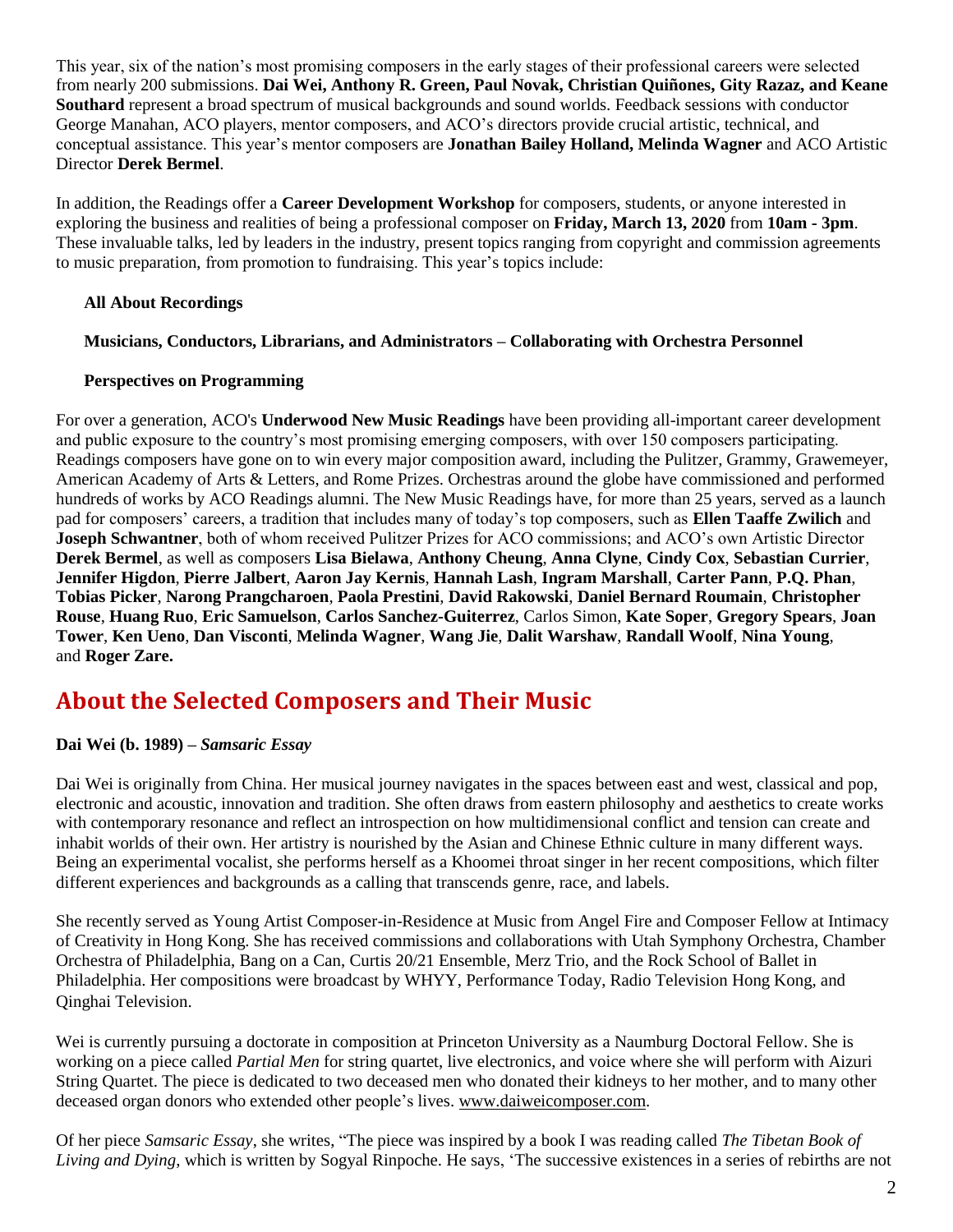like the pearls in a pearl necklace, held together by a string, the "soul," which passes through all the pearls; rather they are like dice piled one on top of the other. Each die is separate, but it supports the one above it, with which it is functionally connected. Between the dice there is no identity, but conditionality*.*'

The title comes from the Sanskrit word Samsara, which is defined as the endless cycle of birth, death, and rebirth. There are three different characters who represent three different lifetimes. They are being reincarnated and intersected by each other and more. It's like a musical hotpot filled with diverse ingredients, and diversity is something we have since day one in our history. At the end of the piece, the orchestra evolves into only one pitch which represents the oneness of everything. As if we can finally rest. And yet, another journey is just about to start."

#### **Anthony R. Green (b. 1984) –** *Peace Till We Meet Again*

The creative output of Anthony R. Green (composer, performer, social justice) includes musical and visual creations, interpretations of original, contemporary, and repertoire works, collaborations, educational outreach, and more. Behind all his artistic endeavors are the ideals of equality and freedom. His work has been presented in more that 20 countries by Amanda DeBoer Bartlett, Eunmi Ko, the McCormick Percussion Group, Boston Landmarks Orchestra, counter)induction, Tenth Intervention, NOISE-BRIDGE, Access Contemporary Music, the Playground Ensemble, Ossia New Music Ensemble, and Alarm Will Sound, to name a few. His work has been presented at the ACA festival, the Grachten Festival (Amsterdam), Gaudeamus Muziekweek (Utrecht), Fulcrum Point New Music Discoveries (Chicago), and Ft. Worth Opera Frontiers (Texas), amongst others. A McKnight Visiting Composer, he has received support from numerous foundations and residencies in the US and Europe, including Kimmel Harding Nelson, VCCA, VICC (Sweden), Space/Time (Scotland), atelier:performance (Germany), and the Bemis Center for Contemporary Art. As a performer, he has appeared at venues across the US, Europe, Asia, and the Middle East, presenting piano and chamber music recitals, interdisciplinary and experimental performances, and lecture-recitals that fuse performance with research. Green's most important social justice work has been with Castle of our Skins, celebrating Black artistry through music. [www.anthonyrgreen.com;](http://www.anthonyrgreen.com/) [www.castleskins.org](http://www.castleskins.org/)

Of his piece, Green writes, "*Peace Till We Meet Again* is at once a dedication to Black people who were killed by cops. However, during the composition process of this work, the story of Black people in the United States throughout history was in my head, heart, and soul. This incredible journey from surviving the transatlantic journey in chains all the way to the present uncomfortable mix of success and failures is a history with which I sit every day of my life. When taking that into consideration, *Peace Till We Meet Again* can then extend its dedication to every Black person who has died because of racism, bigotry, discrimination, oppression, and other reasons beyond their control. This piece originally is the third movement of a large chamber work entitled *Oh, Freedom!* for flute, viola, and cello, which was commissioned by the Boston-based concert and education series Castle of our Skins. With this work, I wish to express the following: to all Black victims of legal brutalization and otherism, past, present, and future, I extend peace … till we meet again."

#### **Paul Novak (b. 1998) –** *as the light begins to drift* **for chamber orchestra**

Paul Novak writes music that is lyrical but fragmented, exploring the subtleties of instrumental color and drawing influence from literature, art, and poetry. He has received numerous national awards, most recently from the ASCAP/SCI Commission, Tribeca New Music, Webster University, and YoungArts Foundation, and has participated in festivals across the country, including the first-ever National Youth Orchestra of the United States Composer Apprenticeship. Novak has collaborated with ensembles including the Austin Symphony, Orlando Symphony, Reno Philharmonic, NYO-USA, the Amaranth and Rosco Quartets, Sō Percussion, Texas New Music Ensemble, NODUS Ensemble, MotoContrario Ensemble, Ensemble Ibis, Blackbox Collective, Face the Music, and Worcester Chamber Music Society; he has worked on interdisciplinary projects with Rice Dance Theatre, poets Ming Li Wu and Erica Cheung, and the Bowdoin Museum.

Originally from Reno, NV, Novak is an undergraduate student at Rice University's Shepherd School of Music, where he has studied with Kurt Stallman, Pierre Jalbert, Anthony Brandt, and Karim Al-Zand. Upcoming projects in Spring 2020 include a commission from the Texas New Music Ensemble, a soprano/contrabass duo for LIGAMENT, and work for viola and ensemble for violist Sebastian Stefanovic. [www.paulnovakmusic.com.](http://www.paulnovakmusic.com/)

Of his piece *as the light begins to drift*, Novak writes, "As a student at Rice, I've become familiar with the unusual and beautiful cloud formations that appear in East Texas skies. *as the light begins to drift* was inspired by their subtle interplay of light and shadow and their flowing, hazy geometries. The work opens with a burst of swirling texture, with spiraling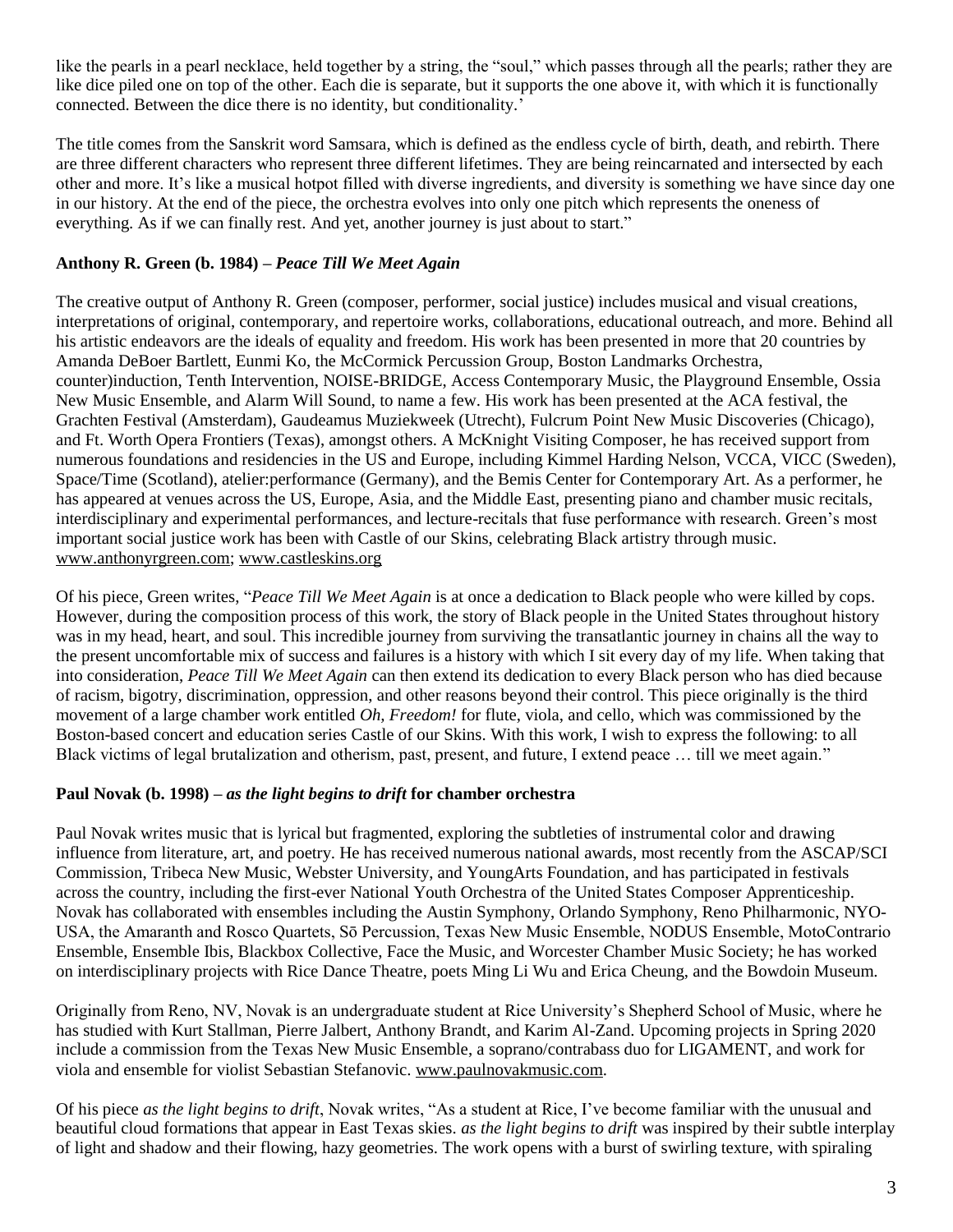runs and swells entangling in a chaotic sound world. The brass interjects with jagged, syncopated hits as different instruments emerge from and then vanish into the ensemble. After a spiraling downward run, a plaintive English horn melody is accompanied by a canopy of string harmonics and trills. In the second section, crystalline percussion instruments merge with subtle orchestral textures. A clarinet solo leads into a pulsing triplet ostinato, which is passed throughout the ensemble, growing in intensity until it reaches a furious climax. The work closes gently with the return of the English horn, fading to nothing in a halo of shimmering sounds."

#### **Christian Quiñones (b. 1996) –** *Trigueño o Moreno*

Christian Quiñones (b.1996) is a Puerto Rican composer whose music explores concepts such as cultural identity and minorities within society, literature, and poetry. He was the first prize winner of the 2019 Boston New Music Initiative Young Composer Competition and the Pro Arte 2015 Composition Competition. His music has been performed by the Trio Sanromá, Victory Players, Cuban virtuoso René Izquierdo, Boston New Music Initiative, Orquesta del Conservatorio de Música de Puerto Rico, Young Artist Concert Orchestra (YACO), emerging talents such as Daniela Santos Colón. Quiñones has also been commissioned by The Association of Professional Dancers (APRODANZA), Young Artist Concert Series, and The Zodiac Festival in France where he was awarded the Distinguished Composer award.

From 2018 to 2019 he was the composer-in-residence for the Mt. Holyoke MIFA Festival where he was commissioned by the Victory Players and worked on outreach programs bringing new music talks and performances to public schools in Massachusetts. Apart from his work as a composer, Christian has done research on the commissions of *Ballets de San Juan* to Puerto Rican composers, and an analysis of the sustainability of independent music in Puerto Rico during an economic crisis published by Musiké.

He obtained his BM in Music Composition at the Conservatorio de Música de Puerto Rico*,* studying composition and orchestration with Alfonso Fuentes and in 2019 Christian was a recipient of the Graduate College Master's Fellowship at the University of Illinois at Urbana-Champaign, where he is studying with composer Carlos Carrillo. [www.christianquinonesmusic.com.](http://www.christianquinonesmusic.com/)

Of his piece *Trigueño o Moreno*, Quiñones writes, "The title of the piece is not an idea that can be translated easily from Spanish to other languages. It comes from a study from 1992 where they would ask second-generation Puerto Ricans who were living in the United States if they identify as either black, white, or other. Most of them did not respond in a binary form of black and white but identify themselves as either trigueño or moreno. In Spanish, depending on the cultural context, when you describe a person as trigueño or moreno it means that this person as color skin is not "black enough" to be considered black (the person does not have strong African factions), but also not "white enough" to be considered white. For the majority of these second generation of Puerto Ricans, there is an identity crisis because of the rich mix of heritage in Puerto Rico.

In a way, this piece is a comment on that confusion of who we are, and how as a Puerto Rican I can't describe myself in a binary form. And also, how the same identity crisis happens in music. In a certain way this piece it's representing the amazing, but at the same time conflicting, heritage that Puerto Ricans hold."

#### **Gity Razaz (b. 1986) –** *And the brightest rivers glide…*

Hailed by *The New York Times* as "ravishing and engulfing," Gity Razaz's music ranges from concert solo pieces to opera and large symphonic works. With intense melodies and inventive harmonic languages, her compositions are often dramatically charged. Razaz's music has been commissioned and performed by Washington National Opera, National Sawdust, National Ballet School of Canada, Chautauqua Opera Company, Ballet Moscow, Seattle Symphony, Albany Symphony Orchestra, Milwaukee Symphony Orchestra, La Jolla Symphony & Chorus, American Composers Orchestra, New York Choreographic Institute, and Amsterdam Cello Biennale, among many others.

Her compositions have earned numerous national and international awards, such as the 2019 American Academy of Arts and Letters Andrew Imbrie Award, the Jerome Foundation award, the Libby Larsen Prize in 28th International Search for New Music Competition, three ASCAP awards, ASCAP Plus Award, to name a few.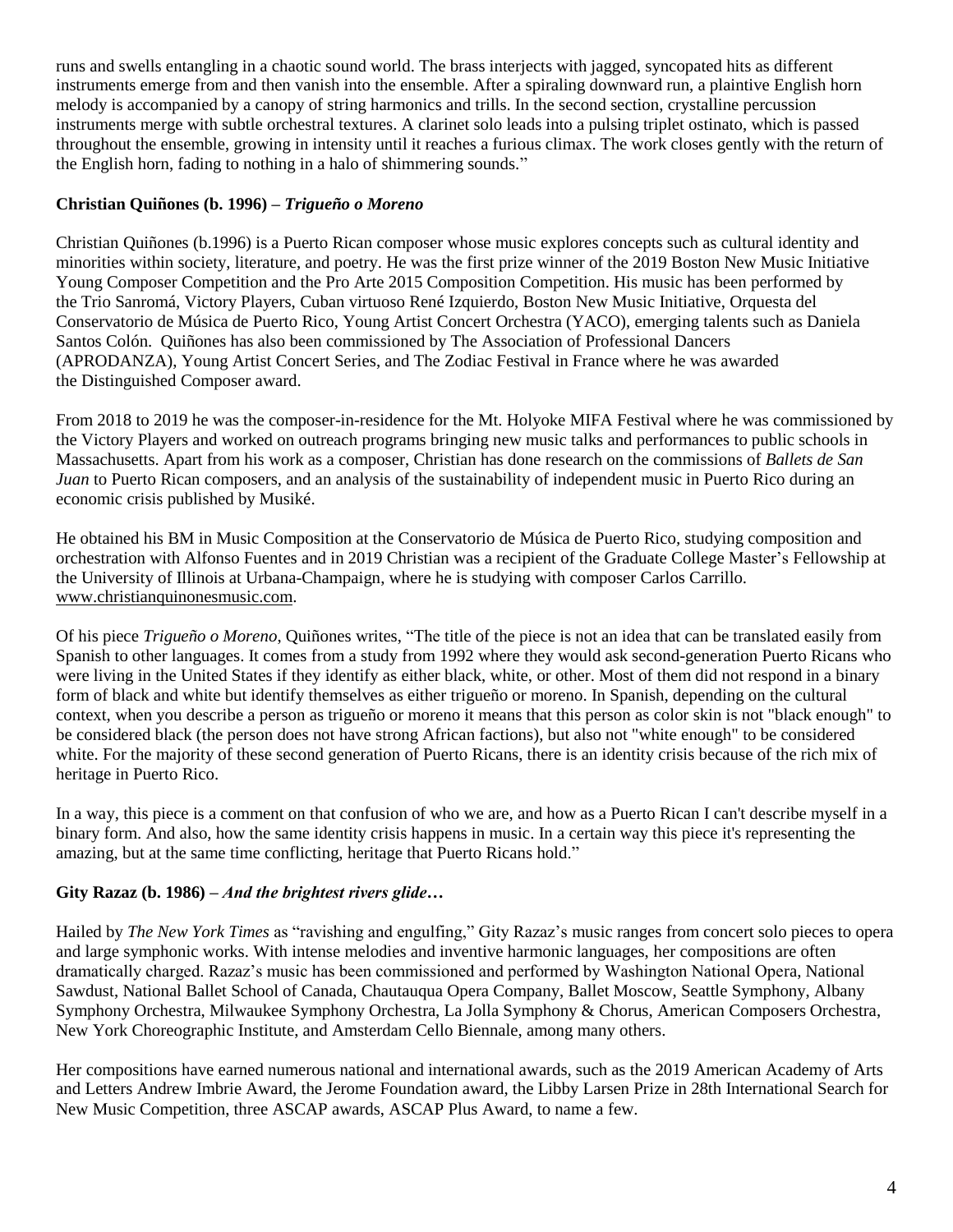Razaz is a composition teacher and mentor for the Kaufman Music Center's Luna Composition Lab since 2017. She attended The Juilliard School on full scholarship, and received her Bachelor and Master of Music in Composition under the tutelage of John Corigliano, Samuel Adler, and Robert Beaser.

Of her piece, Razaz writes, "*And the brightest rivers glide…* is my third composition for large orchestra; its title refers to a fragment from a poem by the Persian poet Rumi. I have always been fascinated by the Sufism of Persian poets, and how their evocative depictions of earthly pleasures are actually metaphors for the intensity and purity of their spiritual devotion. In this way, this piece is an attempt to conjure a dramatic, voluptuous surface that surrounds the deeper spiritual essence, as depicted by a pure and simple lyrical line.

The structure of the piece is a hybrid idea inspired by palindromes and the Golden Ratio, or the divine proportion. Musical ideas and textures re-appear in exact reverse order of the opening episodes, their length upon return considerably shortened in order to maintain and an organic and proportional dramatic arc."

#### **Keane Southard (b. 1987) – Symphony No. 2 for Large Orchestra**

Described as "a hugely prolific musician with a wide variety of skill sets" *(newmusicbuff.com)*, Keane Southard is a composer and pianist who believes deeply in the power of music to change how people think, feel, and act, and that it can be a catalyst for positive change in the world. His music has been described as "a terrific discovery" (*Bandworld Magazine)* and "highly-professional and well-orchestrated" (*Portland Press Herald*) and his works reflect his many diverse musical tastes, from medieval chant to 70's rock, Bach to the Blues, and 19<sup>th</sup> century romanticism to Latin dance forms. He has been a recipient of many awards, most recently winning the Yale Glee Club's Emerging Composers Competition and Capital Hearings Young Composers Competition, and he has been a fellow at the Intimacy of Creativity (Hong Kong) and the Bennington Chamber Music Conference. Keane earned his M.M. at the University of Colorado-Boulder in composition and is currently a Ph.D. student in composition at the Eastman School of Music. His composition teachers include Kenneth Girard, Loris Chobanian, Daniel Kellogg, Jeffrey Nytch, Carter Pann, Richard Toensing, Allen Shawn, Ricardo Zohn-Muldoon, and David Liptak. Keane spent 2013 in Brazil as a Fulbright scholar studying music education.

Of his piece, Southard writes, "Symphony No. 2 for Large Orchestra first began life as my Piano Sonata No. 2. The sonata was begun in 2006 and completed in 2008. This was my first large-scale work (over 15 minutes) that I had ever written, and I premiered the sonata myself in 2008. After playing the first movement in a masterclass with a well-known American composer, she suggested that I orchestrate it, that the instruments and colors were right there begging to be realized in orchestral form. This thought stayed in the back of my mind for several years until I decided to give it a shot. After completing the first movement, I decided that the other movements would work well in an orchestral form as well and decided to turn the sonata into a symphony. (I am still working on orchestrating the other three movements).

While I have written a lot of joyful and happy music in recent years, this work of mine represents a different side of my music, one that is loud, dissonant, "in your face," and intense. I haven't written in this mode very often, but I still connect deeply with it and feel it is an important part of my creative identity and what I want to express in my music."

#### **About American Composers Orchestra**

American Composers Orchestra (ACO) is dedicated to the creation, celebration, performance, and promotion of orchestral music by American composers. With commitment to diversity, disruption and discovery, ACO produces concerts, K-12 education programs, and emerging composer development programs to foster a community of creators, audience, performers, collaborators, and funders.

ACO identifies and develops talent, performs established composers, champions those who are lesser-known, and increases regional, national, and international awareness of the infinite variety of American orchestral music, reflecting gender, ethnic, geographic, stylistic, and age diversity. To date, ACO has performed music by 800 American composers, including over 350 world premieres and newly commissioned works. ACO recordings are available on ARGO, CRI, ECM, Point, Phoenix USA, MusicMasters, Nonesuch, Tzadik, New World Records, InstantEncore.com, Amazon.com and iTunes.